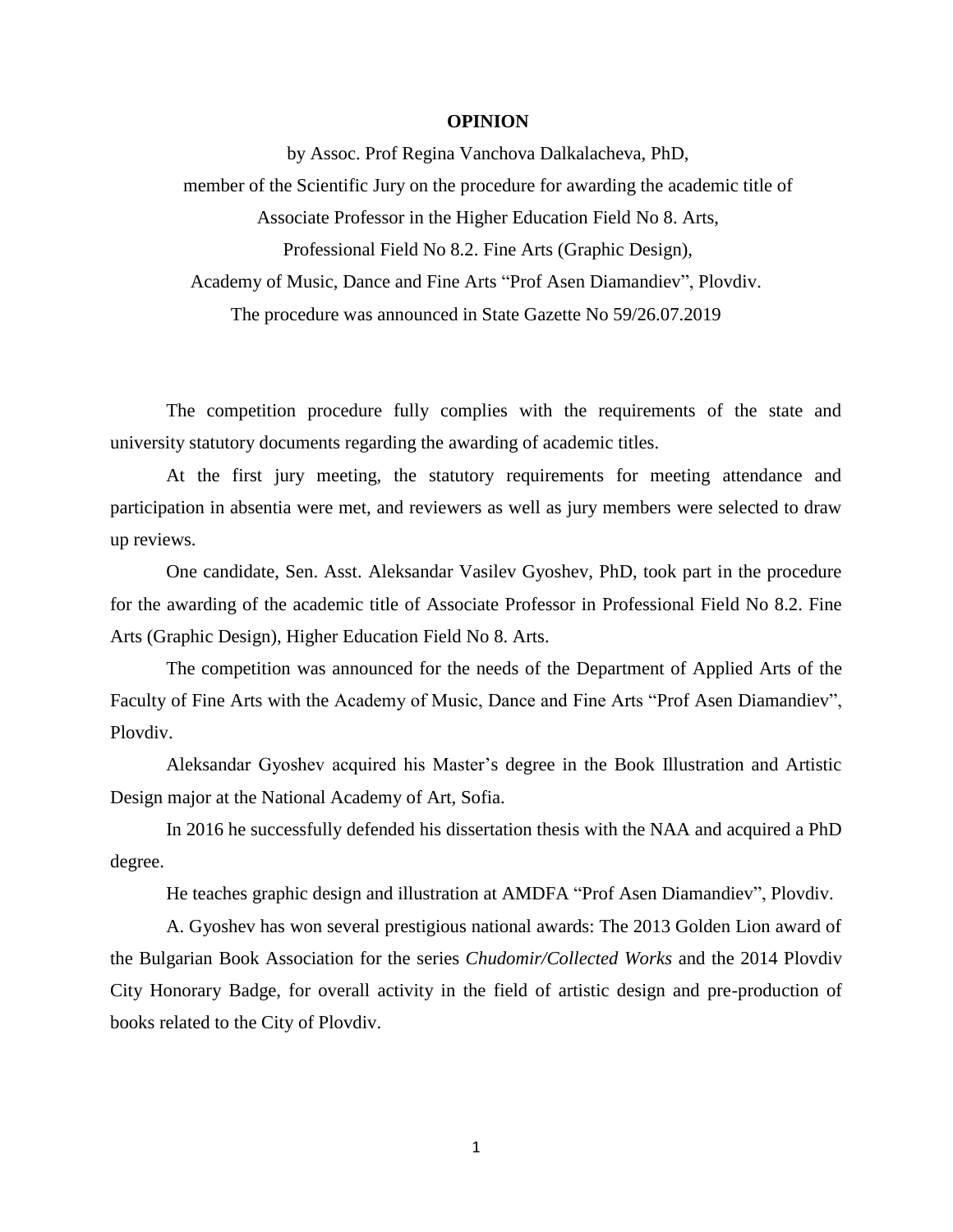He has published a number of scientific publications in dedicated editions. He is a member of the Union of Plovdiv Artists.

The information provided, the complete documentation, and the supporting documents show that the applicant undoubtedly meets the minimum requirements for the scientometric indicators provided for in the Law on the development of the academic staff.

In this procedure, Aleksandar Gyoshev, participates with his professional artistic projects in the field of graphic and book design (in particular: design of popular science editions and albums; cover design of library series and covers of separate book editions; developments in the territory of informational illustration; posters with functional orientation in the field of visual communication), which correctly meet the thematic definition of the competition procedure and determine a wide and relatively diverse field of professional realization and artistic achievements.

The presented popular book and album editions give a clear indication of the indisputable qualities of A. Gyoshev as a book designer and of his outstanding contributions and achievements in this field (most notably: "The Unification of Bulgaria 1885", "100 Years of Independent Bulgaria", "Philippopolis", "The Great Europeans"). He possesses a wide range of expressive book layout means, and in particular the extremely complex specifics of the popular science books, which allows him to successfully outline the visual identity of each individual book edition in accordance with its thematic and functional orientation, and the peculiarities of the aimed readers target group. The artist's impressive variety of different types of visual information images and several levels of information texts are organized in a comprehensive and legible compositional structure that provides the reader with direct access to the information levels, while providing opportunities for various visual solutions, rhythm, dynamics, and emphasis in the development of the overall book composition in the full volume of the edition. In the book design, the candidate builds an aesthetically pleasing and correctly functional typographic picture, realized by grading fonts with legible outline, which testifies to his professional understanding and preference for the correct Bulgarian version of the Cyrillic alphabet.

The aesthetic integrity and stylistic unity of the individual books editions, which A. Gyoshev realizes through the clear conceptual unification of the very different source and mandatory illustrative and textual elements, can be emphasized as a notable contribution.

2